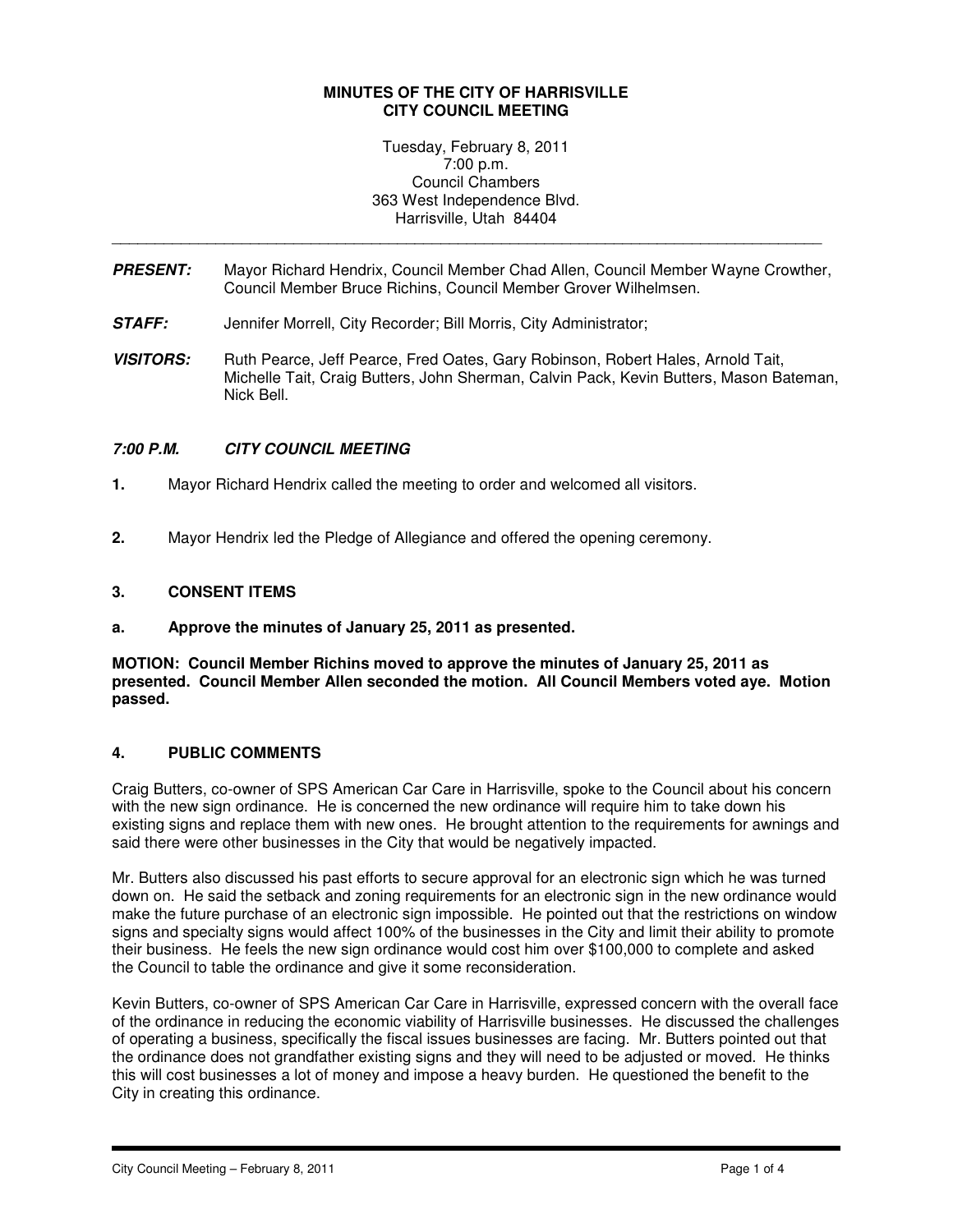Jon Sherman, Manager of SPS American Car Care, said his main concern was with banner signs. He feels the changes to the ordinance will be a deficit to his business. He mentioned they have been working to make things look good out front and asked the Council to consider changing the ordinance.

# **5. BUSINESS ITEMS**

### **a. Discussion and possible action on appointment of a new Council Member to fill an interim vacancy on the City Council.**

Mayor Hendrix acknowledged the five individuals who have applied to fill the vacancy created when Council Member Fowers resigned. He asked each of them to take a few minutes and introduce themselves and share why they would like to fill the vacancy on the City Council.

Fred Oates. Mr. Oates said he has been a resident for 50 years. He has performed volunteer work with Community Action and is retired from UTA. He was the mayor of Harrisville City when there was no tax base and is concerned about tough economic times. He mentioned his connection with Rep. Wilcox who informs him of anything that comes down from the House of Representatives that would impact the city. Mr. Oates extended his appreciation to Council Members for the job they do and encouraged them to be open minded.

Gary Robinson. Mr. Robinson has lived in Harrisville for 33 years. He is a former Council Member and has a degree in planning, accounting, and business management. He has been an accountant for over 30 years for the same company and manages billions of dollars. He described the importance of checks and balances in society. He talked about helping his company through a bankruptcy and guiding them as they paid off creditors. He monitored expenses carefully when he was on the Council before and thinks there may be some hard financial times for the next 2-3 years. He doesn't believe in entitlements and thinks we need to treat tax payers the same way.

Jeff Pearce. Mr. Pearce has been the Planning Commission chair, serves on the Project Management Committee, the North View Fire Board, and has been to practically every City Council meeting in the past 6 years. He has been to all the available land use training in the past 5-6 years. He is on the CERT Council for the county and is a CERT trainer. Mr. Pearce said he was involved with rewriting city ordinances over the past 3 years and is familiar with all the different neighborhood areas and what is being built. He has run his own business for over 20 years which gives him the freedom to attend city business when needed. He is focused on ideas for increasing the tax base and decreasing costs and looking for ways to generate more tax revenue. He feels his attendance at all of the meetings over the past few years makes him the right individual.

Michelle Tait. Ms. Tait has lived in Harrisville for 17 years. She is interested in filling Darla's seat for the next year. As a former Council Member, she has worked with all the present Council Members and feels she can bring energy back to the Council. She has stayed in contact with the things that are going on in the city and put in a lot of volunteer time last year with Heritage Days and Little Miss. She loves the city and the community and would like to serve and give back to Harrisville.

Rob Hales. Mr. Hales noted he is the least experienced of the group but is here because he feels everyone needs to serve in their community. He moved to the old Shurtleff home 8 years ago and has grown to love Harrisville. He expressed his desire to serve and said he does not have an agenda. He is part owner of Lomond View Nursery and has experience running the business and making the necessary cuts to survive. He has experience making hard decisions.

Council Member Crowther asked if any of the candidates had read the new sign ordinance. Mr. Robinson discussed the changes to the sign ordinance 5 years ago and is wondering what has prompted the need to make additional changes. Mr. Pearce said he has read the ordinance and explained why they were making the change. Mr. Oates asked if there was a state law that prompted the change.

Council Member Crowther asked if any of the candidates has a desire to run in the next council election. Mr. Pearce said he was planning to run. Ms. Tait said she would need to wait and see. Mr. Hales said he would have to see how things went.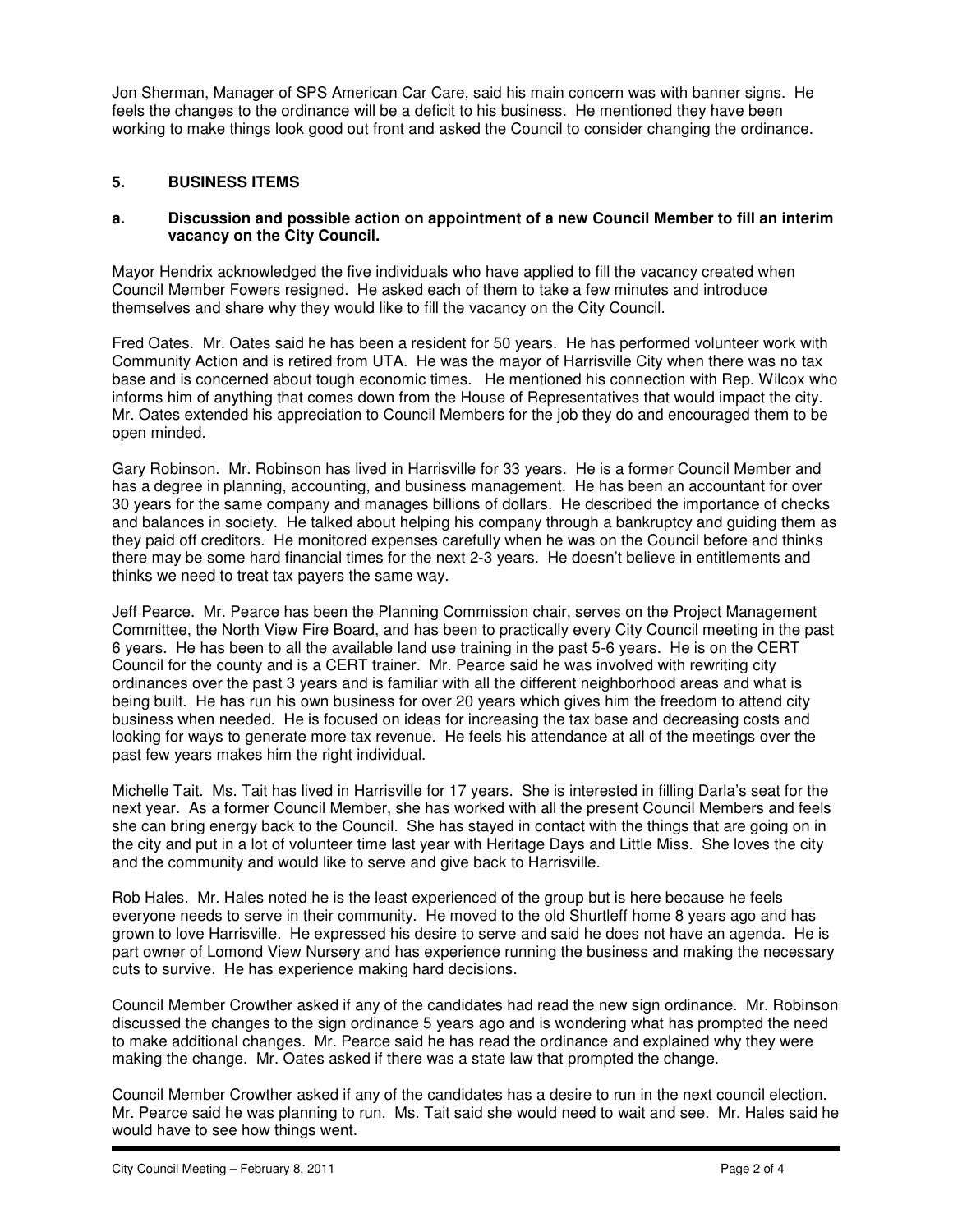Council Members gave their recommendations and Mayor Hendrix gave the appointment to Michelle Tait. Mayor Hendrix expressed his appreciation for all those who applied and their willingness to serve.

#### **MOTION: Council Member Allen motioned to approve the appointment of Michelle Tait to the City Council. Council Member Wilhelmsen seconded the motion. All Council Members voted aye. Motion passed.**

### **b. Discussion and possible action on Ordinance No. 435, Sign Ordinance Amendment.**

Mr. Morris explained this ordinance was drafted by Greg Montgomery with help from the Planning Commission. Mr. Montgomery was asked to rewrite the entire land use ordinance after the passage of SB60. The sign ordinance is the last ordinance that needs to be done.

One change has been made to the draft approved by the Planning Commission. It put oversight of the sign ordinance under the building official instead of public works. Because the building official has not had the opportunity to review this ordinance, Mr. Morris recommends tabling it. He will also meet with business owners to see what their concerns are and maybe make some changes. He said the goal was to make signs more attractive and welcome people to our businesses.

Council Member Allen asked who had reviewed the ordinance. Mr. Morris said the Planning Commission met once to review this and the Butters were at that meeting and raised their concerns. He said the Planning Commission had a public hearing but the Butters were not present. Council Member Allen feels the current signs at SPS American Car Care look fine.

Mr. Morris reiterated that the Planning Commission held a public meeting followed by a public hearing. The only change made by staff was changing the word "public works" to "building official". Mr. Morris explained that Ken Martin is the building official and signs the building permits approving the signs. Council Member Allen asked who would enforce this ordinance. Mr. Morris said the Police Department's code enforcement officer would enforce it. He reiterated the need for Mr. Martin to review the ordinance.

Council Member Richins asked about the additions and redactions. He feels it would be good to have Greg Montgomery come and give an overview of the revision. Mayor Hendrix said his recommendation is to table the ordinance. He said there are a number of things in the ordinance that have not been enforced in the past.

**MOTION: Council Member Wilhelmsen motioned to table Ordinance No. 435 and authorize staff to make changes after reviewing the ordinance with the building official and business owners. Council Member Crowther seconded the motion. Council Member Richins had a question for Craig butters regarding the awnings. Mr. Butters said the awnings are affixed to the wall of the building above the eaves or above the parapet wall. The new ordinance restricts signs from being taller than the parapet wall. He does not see the need for this. All Council Members voted aye. Motion passed.** 

## **6. PUBLIC COMMENTS**

Calvin Pack, owner Pro-Tech Service in Harrisville, said he chose to move his business to Harrisville because the City was agreeable and willing to work with them. He commented on how nice it was to know, from Public Works to the Mayor, they are listened to which was another reason they chose to move to Harrisville. He said he does not understand the sign ordinance and would like to see staff members go out and get comments from business owners. Mr. Pack stated he will be in violation if this sign ordinance is passed. He also expressed concern for his neighbor whose sign sticks out 10 feet above his building as well as portable signs that need to be moved. Mr. Pack has been in Harrisville for 17 years. He hopes the City can work with business owners in the future and make the sign ordinance work for everybody.